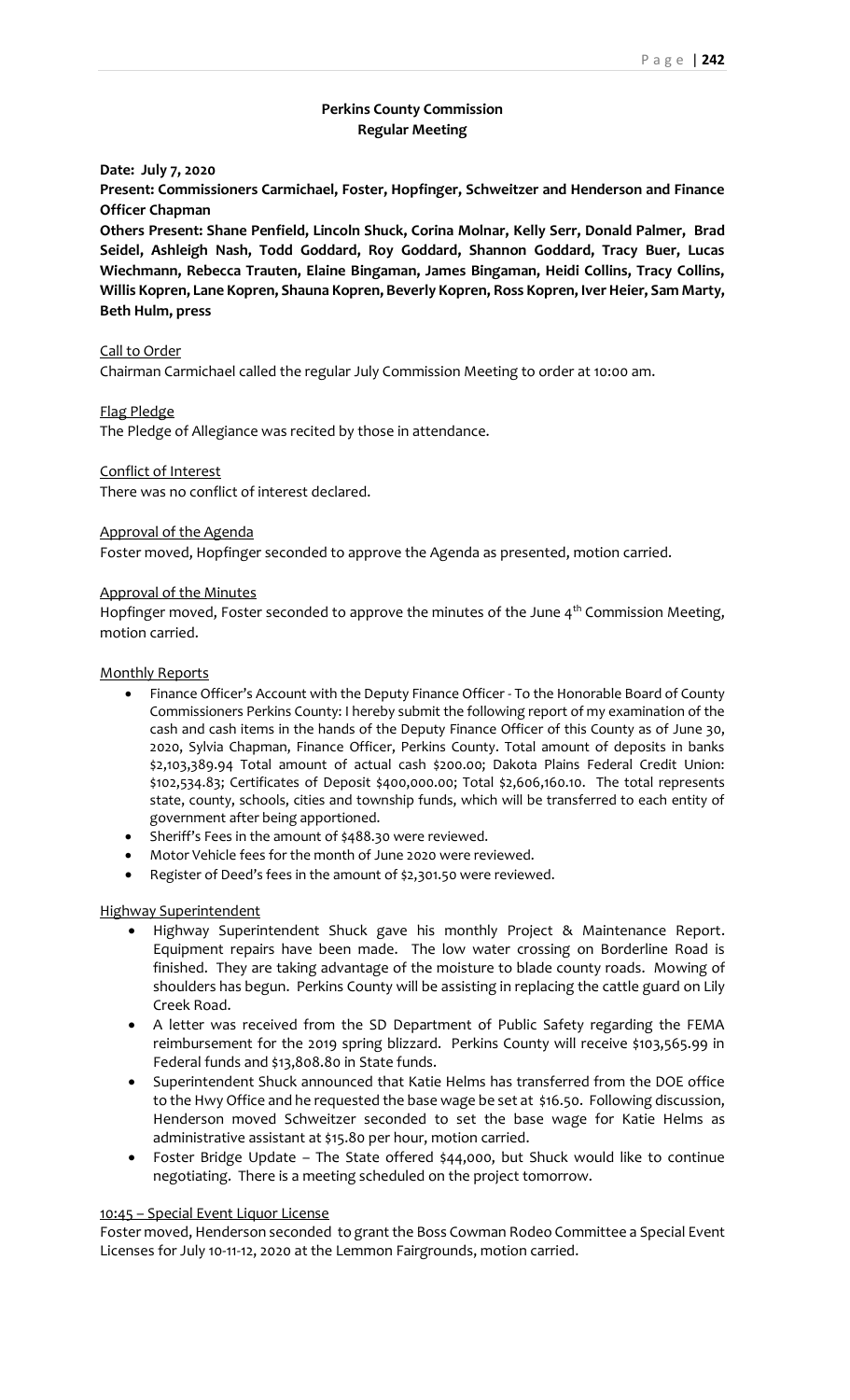### PILT Distribution

Foster moved, Schweitzer seconded to distribute \$188,000 of the PILT payment with the school districts and apportion the amount using the number of US Forest Service acres in each district, motion carried.

### Prairie City Road

A contingent of people were present for discussion on the plans for the Prairie City Road. Highway Superintendent Shuck presented three different options for the road and asked for comments from the group.

Budget

- Lemmon Fire Department submitted a request for \$25,000. Due to the length of time for the Prairie City Road discussion, Chad Baumgarten was unable to stay to address the Commission.
- Barb Cline called in on the teleconference line to answer any questions the Commission might have on the 2021 budget request from Prairie Hills Transit. She requested a subsidy of \$8,000, the same as the 2020 budget subsidy.
- Shauna Kopren was present on behalf of Perkins County Conservation District to request a subsidy of \$25,000.

#### Resolution 2020-07

Foster moved, Schweitzer seconded to approve Resolution 2020-7, Replat of Lot 1 of LeFebre's Addition to Perkins County, South Dakota, now known as Plat of Lots AR, BR and CR of LeFebre's Addition To Perkins County, South Dakota, Located in the NW1/4NE1/4 of Section 8, Township 21 North, Range 12 East roll call vote: Foster aye, Hopfinger aye, Schweitzer aye, Henderson aye, Carmichael aye, motion carried.

> *Resolution 2020-7 Replat of Lot 1 of LeFebre's Addition to Perkins County, South Dakota now known as Plat of Lots AR, BR and CR of LeFebre's Addition To Perkins County, South Dakota Located in the NW1/4NE1/4 of Section 8 Township 21 North, Range 12 East if the B.H.M.*

*Be it resolved by the County Commission of Perkins County, South Dakota that the Replat of Lot 1 of LeFebre's Addition to Perkins County, South Dakota, Now known as Lots QR, BR and CR of LeFebre's Addition to Perkins County, South Dakota as located in the NW1/4NE1/4 of Section 8, Township 21 North, Range 12 East of the B.H.M., Perkins County, South Dakota, having been examined, is hereby approved in accordance with the provisions of South Dakota Compiled Law, Chapter 11-3, and any amendments thereof.*

### Discretionary Residential Resolutions

Discussion was held on the need to amend the Discretionary Resolutions due to law changes coming from the South Dakota Legislature. Schweitzer moved, Hopfinger seconded to amend Resolution 2007-12, dated July 18, 2007, roll call vote: Schweitzer aye, Henderson aye, Foster aye, Hopfinger aye, Carmichael aye, motion carried.

## *AMENDED RESOLUTION 2007-12 RESOLUTION ADOPTING DISCRETIONARY FORMULA FOR NEW RESIDENTIAL CONSTRUCTION IN RE-DEVELOPMENT NEIGHBORHOOD*

*WHEREAS, the Board of County Commissioners has, by Ordinance, designated all of Perkins County as a re-development neighborhood pursuant to SDCL 10-6-35.2 (6) (7); and* 

*WHEREAS, the Board of County Commissioners has the authority pursuant to SDCL 10-6- 35.2 (6) (7), after notice to the municipalities of the county, to adopt a formula for reduced taxable value for residential structures constructed in a redevelopment neighborhood, and* 

*WHEREAS, notice has been given to the municipalities of Lemmon and Bison that the County intends to adopt such a formula;*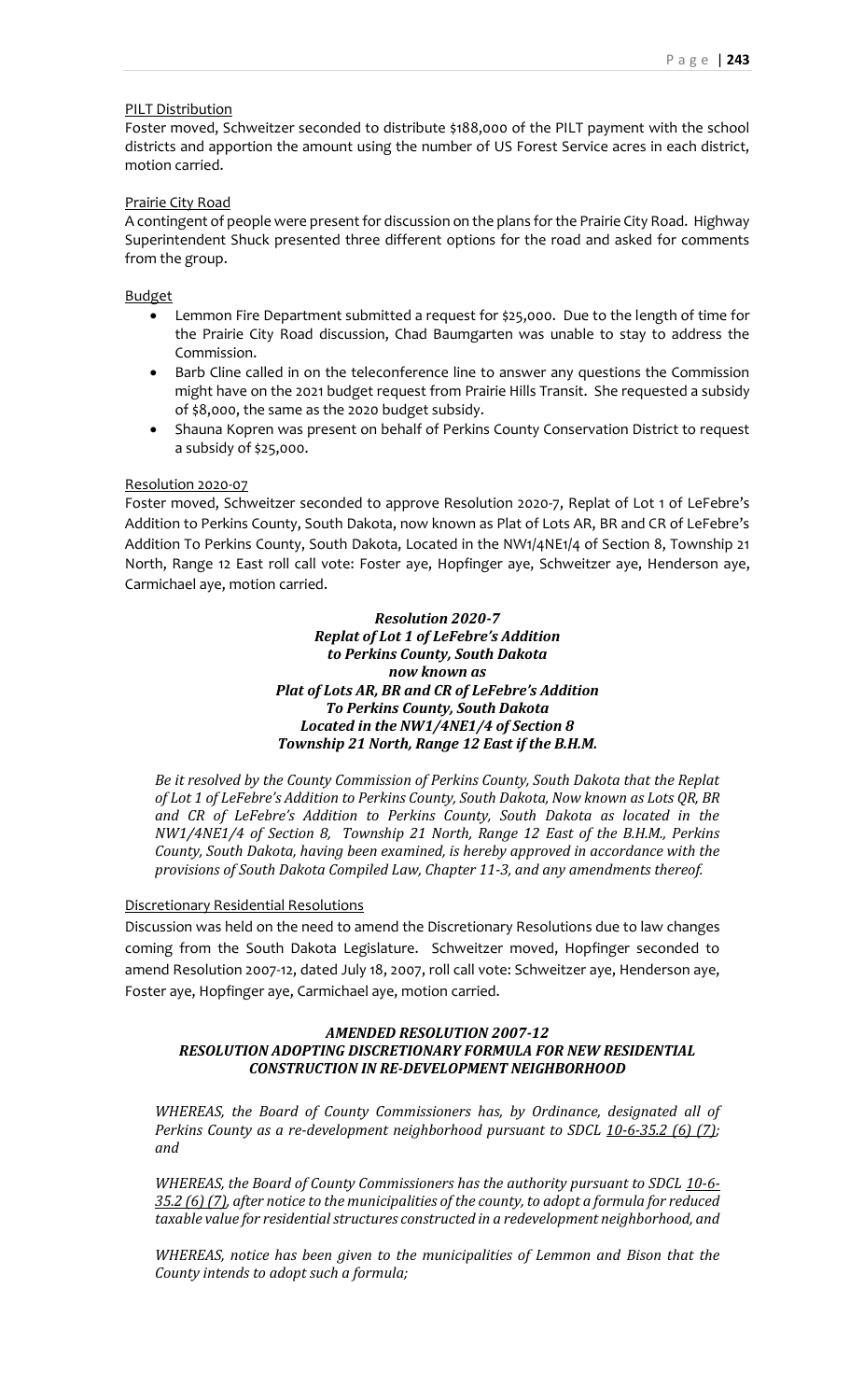*NOW THEREFORE BE IT RESOLVED by the Board of County Commissioners of Perkins County as follows:*

*1. That the property specially classified pursuant to SDCL 10-6-35.2 (6)(7) shall be valued for tax purposes as follows:*

*A. For the first tax year following commencement of construction, 20% of the assessed value shall be used for tax purposes;*

*B. For the second tax year following commencement of construction, 40% of the assessed value shall be used for tax purposes;*

*C. For the third tax year following commencement of construction, 60% of the assessed value shall be unused for tax purposes;*

*D. For the fourth tax year following commencement of construction, 80% of the assessed value shall be used for tax purposes;*

*E. For the fifth tax year following commencement of construction, 100% of the assessed value shall be used for tax purposes;*

*2. That this resolution should apply to structures that are partially constructed as of November 1, 2007, and to structures on which construction is commenced on or after November 1, 2007.*

Foster moved, Hopfinger seconded to amend Resolution #1, dated August 21, 1996, roll call vote: Schweitzer aye, Henderson aye, Foster aye, Hopfinger aye, Carmichael aye, motion carried.

## *AMENDED RESOLUTION #1 (August 21, 1996)*

*BE IT HEREBY RESOLVED, that all new industrial commercial, commercial and residential commercial structures or additions to existing structures which new structures or additions have a true and full value of thirty thousand dollars or more, added to real property are specifically classified for the purpose of taxation. All qualifying real property completed after November 1, 1995, as determined by the director of equalization will be valued according to the following formula for tax purposes:*

*1) For the first year following construction, twenty percent of the assessed value shall be used for tax purposes on such property;*

*2) For the second year following construction, forty percent of the assessed value shall be used for tax purposes on such property;*

*3) For the third year following construction, sixty percent of the assessed value shall be used for tax purposes on such property;*

*4) For the fourth year following construction, eighty percent of the assessed value shall be used for tax purposes on such property;*

*THEREAFTER, such property shall be assessed at the same percentage as is all other property for tax purposes. All pursuant to SDCL 10-6-35.2 (2)(4)and (5).*

### DOE Corina Molnar

- Director of Equalization Corina Molnar announced that she had offered the third position in her office to Misty Gunderson. Foster moved, Hopfinger seconded to set Misty Gunderson's wage at \$15.80 per hour, motion carried.
- Molnar also has hired Jace Kocer to fill the part-time summer position. Schweitzer moved, Foster seconded to set Jace Kocer's wage at \$13.93 per hour, motion carried.

# Finance Officer Chapman

Finance Officer Chapman has received a Delinquent Tax Agreement Application from Douglas Dauwen. Schweitzer moved, Foster seconded to approve the Delinquent Tax Agreement Application from Douglas Dauwen, motion carried.

Insurance Quotes